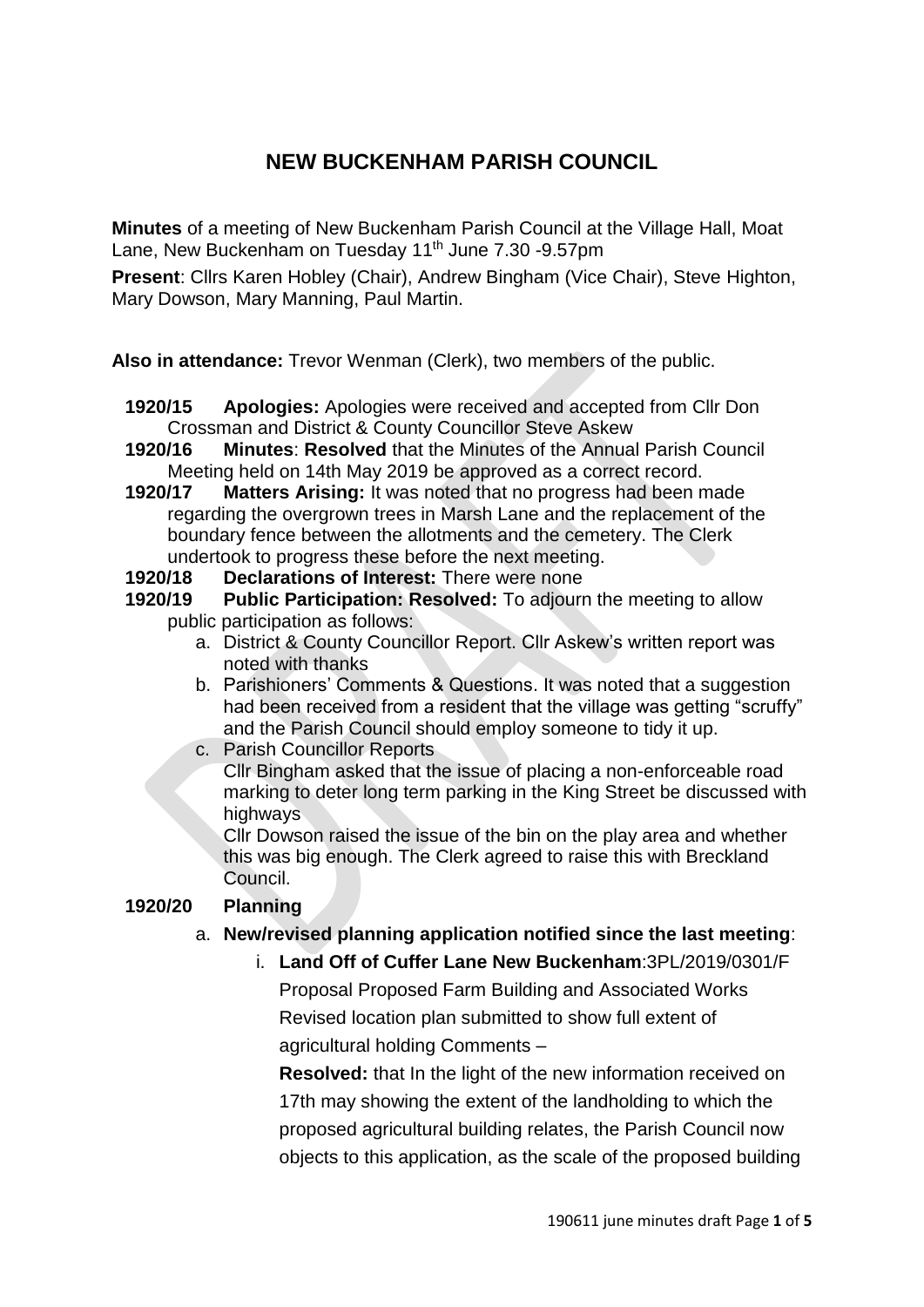is disproportionate in the context of the agricultural holding itself. This gives rise to further concerns about vehicular access to the building, as well the previously stated concerns regarding materials, elevation, and foul and surface water drainage.

ii. **Fair View King Street New Buckenham** 3PL/2019/0579/LB Alter window (W1) to window & door and replace window/door (W2)

**Resolved,** that the Parish Council has no objection to this proposal

- iii. **Grange Cottage Grange Road New Buckenham** 3PL/2019/0597/HOU Proposed first floor extension and associated alterations (changes to fenestration). **Resolved:** That the Parish Council objects to the current application. Whilst the principle of extending this residential building is supported, the Council is concerned that the design and materials shown in the application detract from the architectural merits of the existing building in a conservation area.
- **b. Planning decisions notified since the last meeting.** The following planning decisions were noted:
- i. 3PL/2019/0389/LB & 3PL/2019/0388/HOU Single Storey Rear Extension (revised scheme) Woodbury Cottage King Street **Approved**
- ii. 3PL/2019/0436/LB Replacement of existing door / frame & repointing surrounding brickwork The Old White Horse King Street **Approved**

## **1920/21 Financial Matters**:

- **a.** The **financial report** for the month of May 2019 was noted.
- **b. Sponsorship of the Parish Magazine**. **Resolved:** That the Parish Council agree to sponsor the November edition of the Parish News Magazine, at the cost of £50
- **c. Payments for June. Resolved:** that the following payments be approved/ noted as appropriate.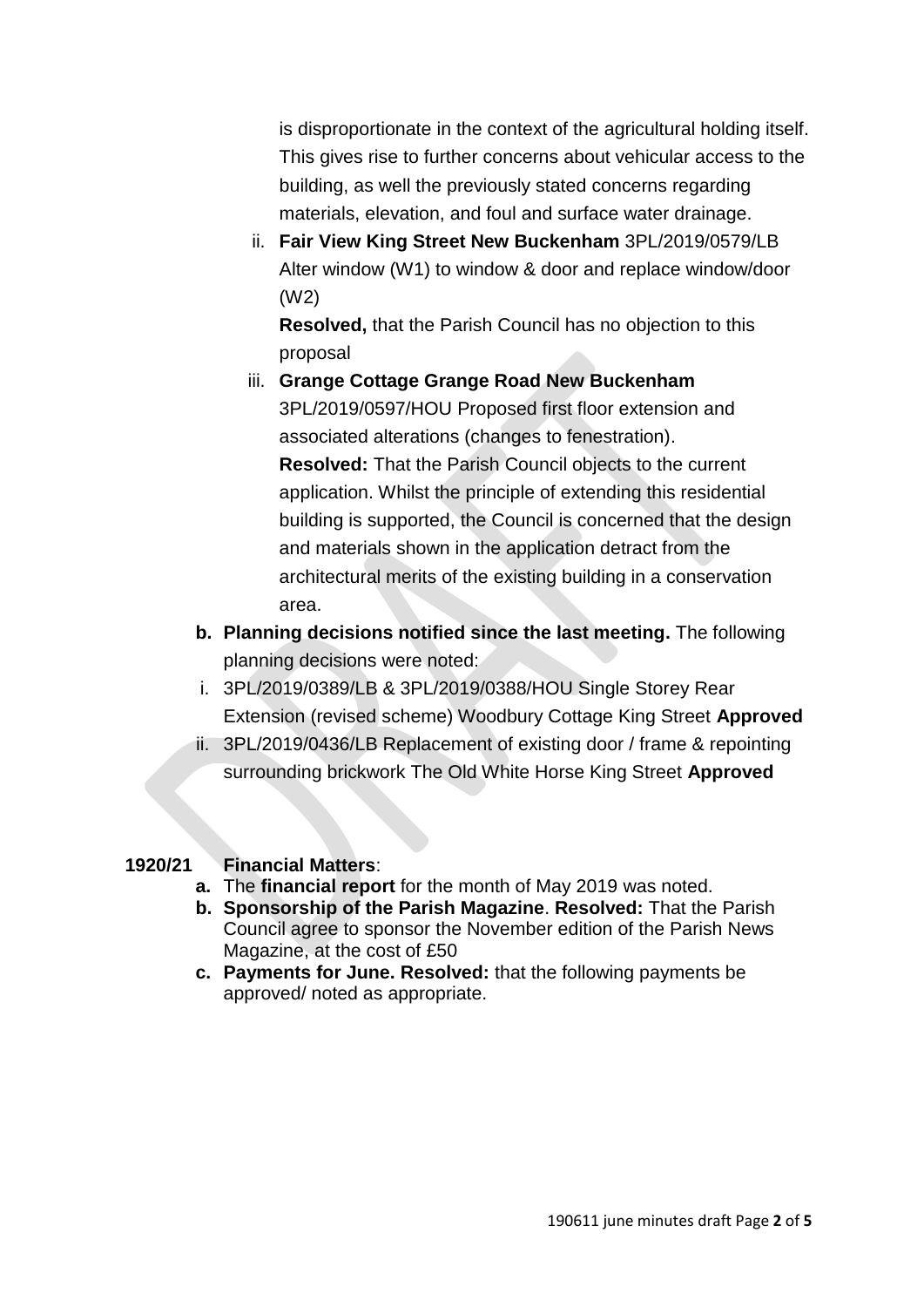| Payments List June 2019 for approval/noting                       |                 |               |              |
|-------------------------------------------------------------------|-----------------|---------------|--------------|
| Payments marked with a cheque number for approval at this meeting |                 |               |              |
| Payments marked DDR or STO are for information only               |                 |               |              |
|                                                                   |                 |               | <b>Gross</b> |
|                                                                   | <b>Net</b>      | <b>VAT</b>    | expenditure  |
| ■11/06/2019                                                       |                 |               |              |
| <b>■Broadland Tree Services</b>                                   |                 |               | 736.88       |
|                                                                   |                 | 614.07 122.81 |              |
| ■ Grounds Maintenance May 2019                                    |                 |               |              |
| 102045                                                            |                 | 614.07 122.81 | 736.88       |
| <b>EEON</b>                                                       | 26.64           | 1.33          | 27.97        |
| ■ Street lights electricity May 2019                              |                 |               |              |
| <b>DDR</b>                                                        | 26.64           | 1.33          | 27.97        |
| $\Box$ R Canwell                                                  | 50.00           | 0.00          | 50.00        |
| <b>■Internal Audit</b>                                            |                 |               |              |
| 102044                                                            | 50.00           | 0.00          | 50.00        |
| <b>□TT Jones</b>                                                  | 19.75           | 3.95          | 23.70        |
| ■Street lighting maintenance April - June 2019                    |                 |               |              |
| 102041                                                            | 19.75           | 3.95          | 23.70        |
| $\blacksquare$ V Baker                                            | 60.00           | 0.00          | 60.00        |
| □ Closed churchyard gardening June                                |                 |               |              |
| 102042                                                            | 60.00           | 0.00          | 60.00        |
| $\blacksquare$ Rentokil                                           | 1,238.00 247.60 |               | 1,485.60     |
| ■ Mole Eradication - Cricket Field                                |                 |               |              |
| 102043                                                            | 1,238.00 247.60 |               | 1,485.60     |
| <b>ENew Buckenham Fund Raisers Committee</b>                      | 600.00          | 0.00          | 600.00       |
| □ Grant to New Buckenham Fundraisers                              |                 |               |              |
| 102046                                                            | 600.00          | 0.00          | 600.00       |
| $\Box$ 28/06/2019                                                 |                 |               |              |
| <b>□ Norfolk Pension fund</b>                                     | 122.52          | 0.00          | 122.52       |
| $\Box$ May pension contributions                                  |                 |               |              |
| <b>STO</b>                                                        | 122.52          | 0.00          | 122.52       |
| <b>□TWenman</b>                                                   | 365.81          | 0.00          | 365.81       |
| □ Salary for June 2019 (net of tax and pension contribution)      |                 |               |              |
| <b>STO</b>                                                        | 330.81          | 0.00          | 330.81       |
| □ Clerk's Office Expenses contribution June 2019                  |                 |               |              |
| <b>STO</b>                                                        | 35.00           | 0.00          | 35.00        |
| <b>Grand Total</b>                                                | 3,096.79 375.69 |               | 3,472.48     |

- **d. Annual Internal Audit Report 2018/19 Resolved:** that the Annual Internal Audit 2018/19 be received and noted.
- **e. Annual Governance Statement: Resolved** That the Annual Governance Statement in the 2018/19 Annual Return be **approved**
- **f. Accounting Statements Resolved:** that the Accounting Statements in the 2018/19 Annual Return be approved.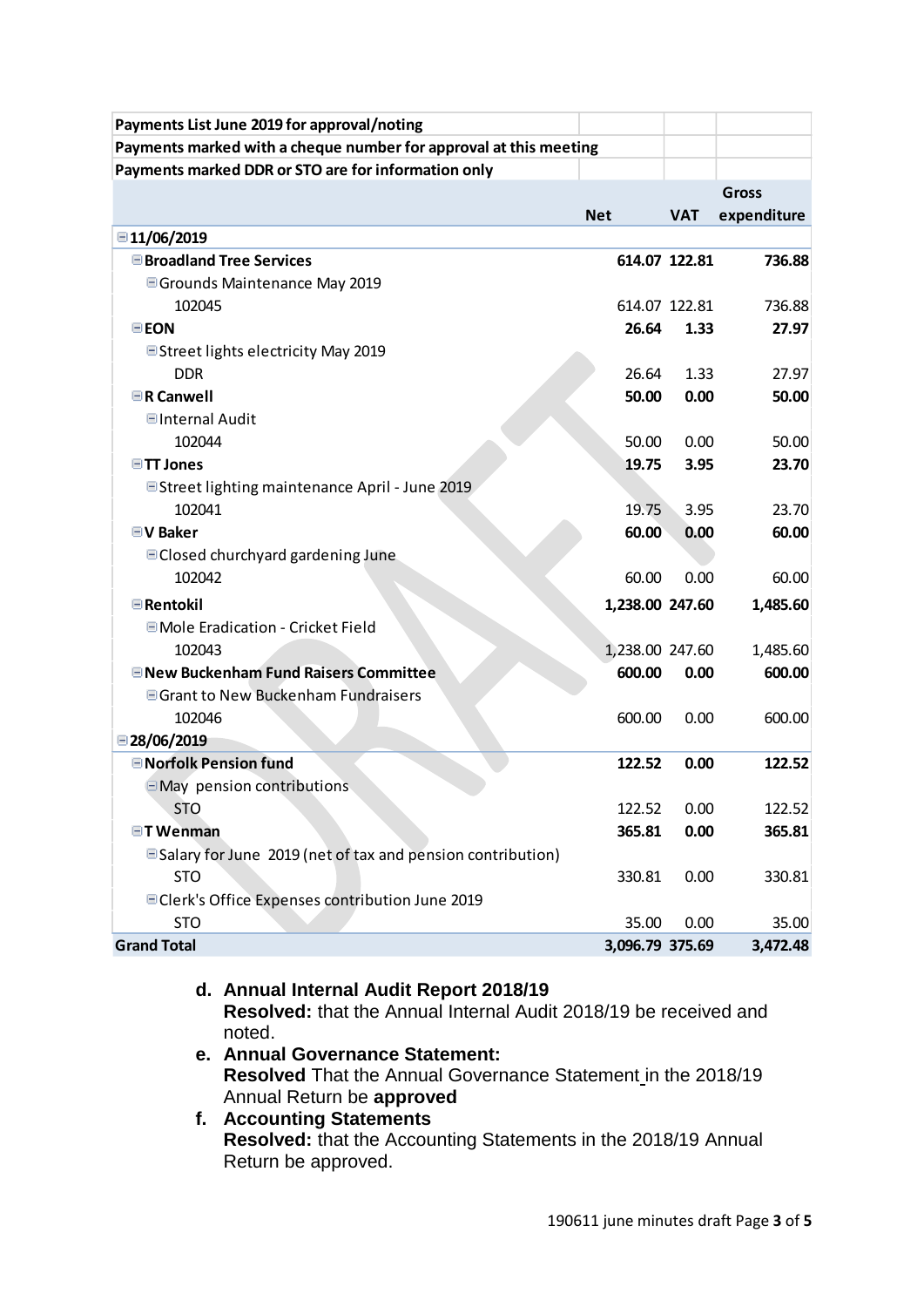# **g. Annual Return**

**Resolved:** That the Chairman sign the 2018/19 Annual Return **h. Adoption of 2018/19 final accounts**

Resolved that the final Accounts for 2018/19 be adopted

# **1920/22 Councillor Responsibilities**

The Council reviewed councillor responsibilities for the forthcoming year. It was agreed that Councillor Paul Martin would take on the responsibilities of former Councillor Chirodian, and assist Councillor Crossman during his current illness.

**Resolved:** that the following revised list of councillor responsibilities be approved.

Allotments –Paul Martin and Steve Highton Cemetery – Paul Martin and Steve Highton Community Project Fund Group – Karen Hobley, Andrew Bingham and Mary Dowson (plus 2 residents of New Buckenham) Finance – Karen Hobley and Andrew Bingham, plus the Clerk Footpaths & Highways – Mary Dowson High Bailiff's Trust – Karen Hobley Neighbourhood Plan – liaison with NP Working Group –Mary Manning Parish News liaison -Mary Dowson Play Area – Don Crossman and Paul Martin SNAP – Mary Dowson and Mary Manning Streetlights – Don Crossman and Paul Martin Village Hall Committee – Andrew Bingham

# **1920/23 Councillor Training**

It was agreed that the Clerk would circulate to Councillors details of appropriate training courses.

# **1920/24 Neighbourhood Plan**

Cllr Manning reported on progress with the Neighbourhood Plan. The draft documentation was almost complete and would shortly be handed to the Parish Council in accordance with the appropriate regulations. It was proposed to present the draft plan to the Parish Council on  $9<sup>th</sup>$  July with a view to presenting it to an open day for village residents on Sunday 28<sup>th</sup> July, as part of a six-week consultation period

In order to allow for sufficient time to consider the draft plan, it was agreed that an extra informal meeting of the Parish Council be arranged for Monday 8<sup>th</sup> July, to be a workshop session to enable the Parish Councillors to fully understand the draft plan before formally receiving it at the ordinary Parish Council meeting on Tuesday 9<sup>th</sup> July.